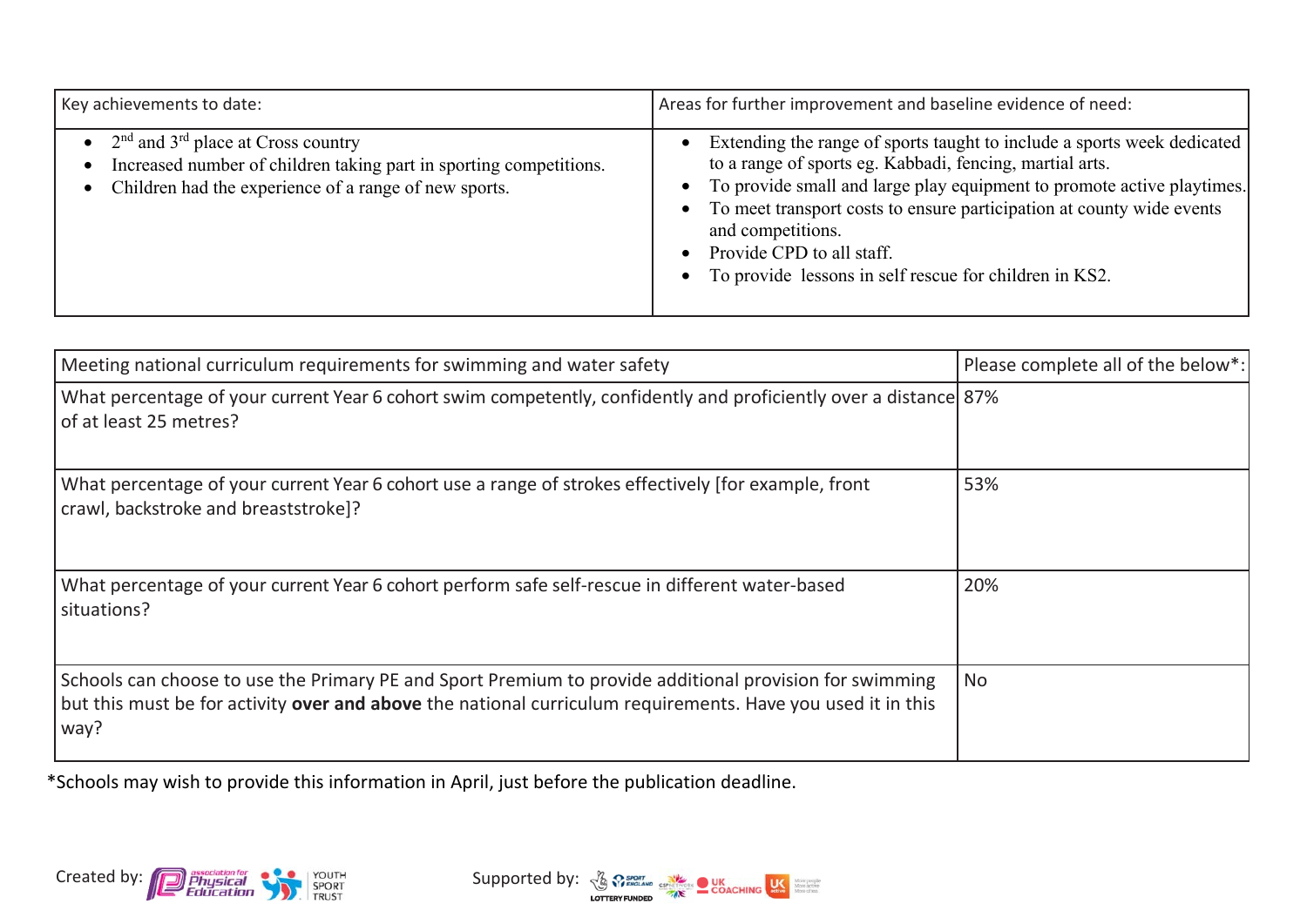| Academic Year: September 2017-<br>August 2018                                                                                                                                                                              | Total fund allocated: £16,740                                                                                                                             | Date Updated: March 2018                                                                                                                                                                                                                                                                                                            |                                                                                           |
|----------------------------------------------------------------------------------------------------------------------------------------------------------------------------------------------------------------------------|-----------------------------------------------------------------------------------------------------------------------------------------------------------|-------------------------------------------------------------------------------------------------------------------------------------------------------------------------------------------------------------------------------------------------------------------------------------------------------------------------------------|-------------------------------------------------------------------------------------------|
| Key indicator 1: The engagement of all pupils in regular physical activity - Chief Medical Officer guidelines recommend that<br>primary school children undertake at least 30 minutes of physical activity a day in school |                                                                                                                                                           |                                                                                                                                                                                                                                                                                                                                     |                                                                                           |
| Develop co-ordination and<br>$\bullet$<br>strength through high level<br>activity trail.<br>Facilitate active playtimes.                                                                                                   | Install new activity trail<br>$\bullet$<br>Purchase a range of small<br>play sport equipment.                                                             | Children have the opportunity at playtime<br>to develop core skills.<br>Children active in designated areas at<br>playtime high uptake of physical activity at<br>playtimes.<br>Leadership - children engaged in<br>organising activities with equipment.<br>(Sports Crew)                                                          | Aim to provide further<br>small scale sports<br>equipment for use on the<br>school field. |
| Key indicator 2: The profile of PE and sport being raised across the school as a tool for whole school improvement                                                                                                         |                                                                                                                                                           |                                                                                                                                                                                                                                                                                                                                     |                                                                                           |
| School focus with clarity on<br>intended impact on pupils:                                                                                                                                                                 | Actions to achieve:                                                                                                                                       | Evidence and impact:                                                                                                                                                                                                                                                                                                                | Sustainability and suggested<br>next steps:                                               |
| Celebration of sporting<br>$\bullet$<br>achievements both within and<br>outside of school.                                                                                                                                 | Sporting achievements<br>$\bullet$<br>celebrated in assemblies and<br>the school Bulletin.<br>Provide transport to sporting<br>$\bullet$<br>competitions. | Children within the school take part in a<br>growing range of sports both inside and<br>outside of school.<br>In KS1 82 %, of the children take part in<br>sport outside of school. In Y3 and 4 80%<br>take part in sport outside school and in Y5<br>and Y6 69%. 95% of KS2 played in a<br>sporting event representing the school. | Purchase of trophies for<br>inter house school<br>competitions.                           |



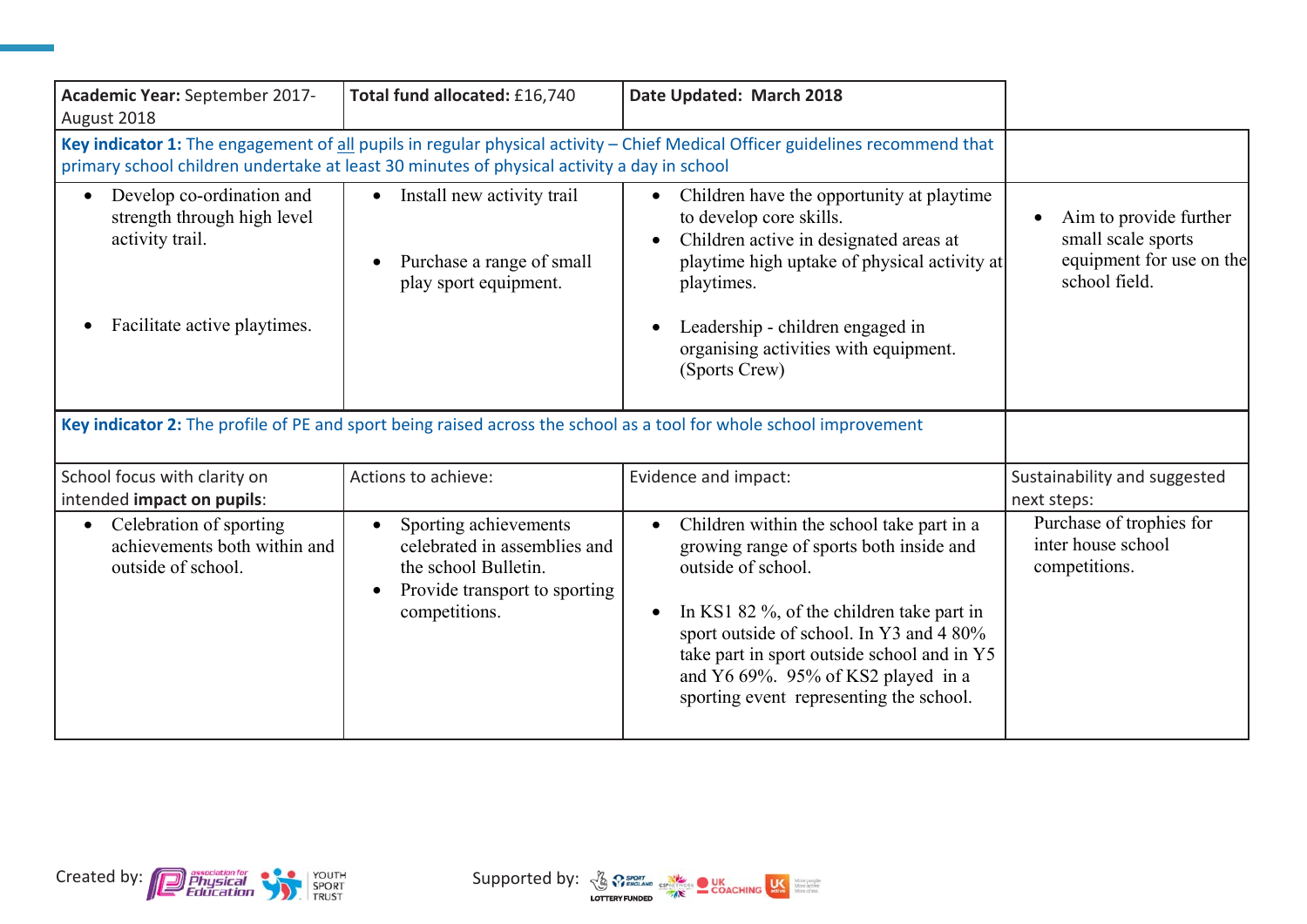| Key indicator 3: Increased confidence, knowledge and skills of all staff in teaching PE and sport                                                                                             |                                                                                                                                                                                                                   |                                                                                                                                                                                                                                                                                                      |                                                                                               |
|-----------------------------------------------------------------------------------------------------------------------------------------------------------------------------------------------|-------------------------------------------------------------------------------------------------------------------------------------------------------------------------------------------------------------------|------------------------------------------------------------------------------------------------------------------------------------------------------------------------------------------------------------------------------------------------------------------------------------------------------|-----------------------------------------------------------------------------------------------|
| School focus with clarity on intended Actions to achieve:<br>impact on pupils:                                                                                                                |                                                                                                                                                                                                                   | Evidence and impact:                                                                                                                                                                                                                                                                                 | Sustainability and suggested<br>next steps:                                                   |
| Teaching staff to work with<br>$\bullet$<br>specialist coaches to broaden<br>their knowledge of teaching<br>specific sports disseminate to<br>the rest of the staff.                          | Tag-rugby, cricket, football<br>$\bullet$<br>tennis coaches to be<br>employed.                                                                                                                                    | Improved subject knowledge and confidence<br>$\bullet$<br>of staff.<br>Acquisition of knowledge of new sports and<br>raised confidence in teaching them.                                                                                                                                             | Resourcing to ensure<br>$\bullet$<br>sustainability.                                          |
| Key indicator 4: Broader experience of a range of sports and activities offered to all pupils                                                                                                 |                                                                                                                                                                                                                   |                                                                                                                                                                                                                                                                                                      |                                                                                               |
| School focus with clarity on intended<br>impact on pupils:                                                                                                                                    | Actions to achieve:                                                                                                                                                                                               | Evidence and impact:                                                                                                                                                                                                                                                                                 | Sustainability and suggested<br>next steps:                                                   |
| Provide opportunities for the<br>pupils to try new sports<br>eg.martial arts, kabbadi,<br>fencing.<br>Encourage children who do<br>not currently take part in<br>extra-curricular activities. | Invite local members from<br>$\bullet$<br>sports clubs into school to<br>promote engagement in<br>sport outside of school.<br>Book coaches to give<br>$\bullet$<br>pupils the experience of<br>unfamiliar sports. | Children that find team and competitive<br>sports difficult have gained greater<br>confidence and self-esteem by taking part in<br>activities that feel 'different' to normal PE<br>We have seen an increase in children who<br>don't normally have an interest in sport<br>choosing to attend clubs | Offer additional extra-<br>curricular activities to<br>meet the interests of the<br>children. |
| Key indicator 5: Increased participation in competitive sport                                                                                                                                 |                                                                                                                                                                                                                   |                                                                                                                                                                                                                                                                                                      |                                                                                               |
| School focus with clarity on intended Actions to achieve:<br>impact on pupils:                                                                                                                |                                                                                                                                                                                                                   | Evidence and impact:                                                                                                                                                                                                                                                                                 | Sustainability and suggested<br>next steps:                                                   |